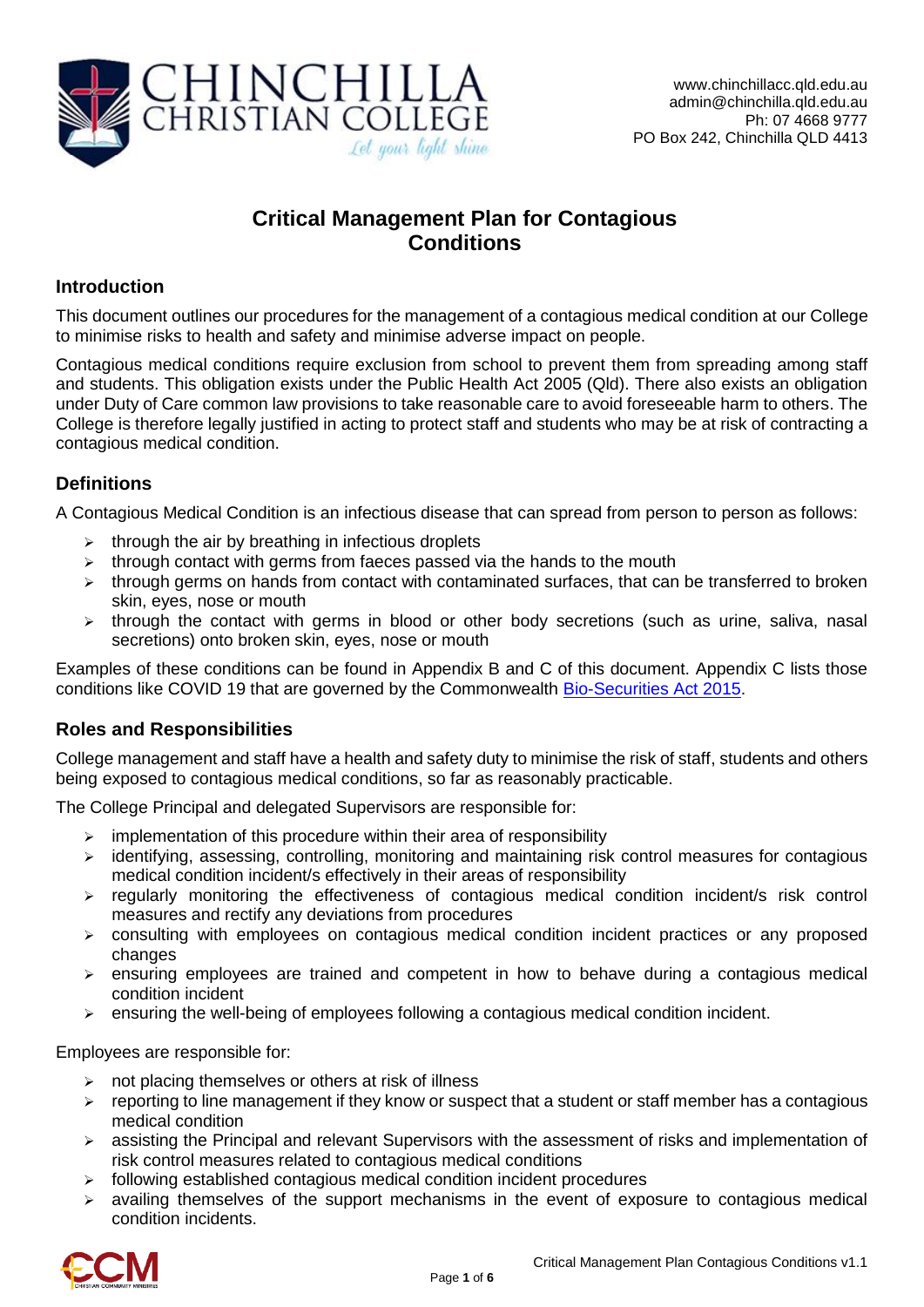# **Procedures for Contagious Conditions**

Regular training in the Contagious Medical Condition Procedure shall be provided to ensure that key employees are competent in the following procedures. Staff are not expected, nor should they try, to diagnose others. Our procedures in Contagious Medical Condition Management include the actions required:

- $\geq$  at the time of suspected contagious medical condition identification
- $\triangleright$  at the time of confirmation of contagious medical condition
- $\geq$  24 hours after the confirmation and beyond

#### **Action at the time of identification of a suspected contagious medical condition**

The Administration staff and First Aid Officer

- $\triangleright$  Isolate student or staff member within the Sick Bay.
- $\triangleright$  Provide a face mask (if available / applicable) for the person to wear
- $\triangleright$  Report the situation to the Principal and Safety Advisor
- $\triangleright$  Contact parents or family members to collect from Reception
- $\triangleright$  Confirm with parent or family member that they will seek medical advice
- $\triangleright$  Clean and disinfect all surfaces throughout the College the student or staff member touched

#### **Action at the time of confirmation of a contagious medical condition**

For contagious medical conditions: (examples listed in appendix B)

- $\triangleright$  Management manage the process of excluding student from school in accordance with the state government department of health's [contagious conditions exclusion guide](https://www.health.qld.gov.au/__data/assets/pdf_file/0022/426820/timeout_poster.pdf) poster.
	- o Communicate as per health department guidelines to families, using proformas on EDUMATE
- $\triangleright$  First Aid Officer provide parents with a copy of the relevant medical condition fact sheet

For conditions requiring quarantine (as per Commonwealth [Bio-Securities Act 2015\)](https://www.legislation.gov.au/Details/C2017C00303): (examples listed in appendix C – includes COVID-19):

Principal – contact the government public health authority (GPHA) and seek further direction

Darling Downs Toowoomba (07) 4699 8240 Baillie Henderson Hospital, Browne House, Cnr Tor and Hogg Streets, Toowoomba Qld 4350

- $\triangleright$  Consider the questions in Appendix A when communicating with the GPHA.
- $\triangleright$  If directed by GPHA or CCM, close the College.
- Comply with the *Public Health Act 2005* information sharing and disclosure provisions to assist state government health departments with contact tracing.
- $\triangleright$  Use CCM templates of communication to ensure uniformity in communication with parents and the wider community.
- $\triangleright$  Keep CCM CEO informed, who will inform CCM Board and relevant persons.
- $\triangleright$  Provide an Official Statement of Event to staff, parents / carers and students.

#### **Action 24 hours after the confirmation and beyond**

For contagious medical conditions:

- $\triangleright$  Staff monitor and report any apparent spread of the disease to other staff and/or students
- $\triangleright$  Ensure student/staff remains at home for the relevant exclusion period according to the contagious [conditions exclusion](https://www.health.qld.gov.au/__data/assets/pdf_file/0022/426820/timeout_poster.pdf) guide.

For contagious conditions requiring quarantine:

- $\triangleright$  Clean and disinfect the College thoroughly before re-opening
- $\triangleright$  If the College remains open, ensure that the infected staff/student remains away from the College until they have fully recovered and are not contagious.
- $\triangleright$  Keep CCM CEO informed of any updates and who will then inform CCM Board & relevant persons.

#### **Procedures specific to contagious conditions requiring quarantine**

Under the Commonwealth [Biosecurity Act 2015](https://www.legislation.gov.au/Details/C2017C00303) certain diseases are named and require processes different to other contagious diseases.

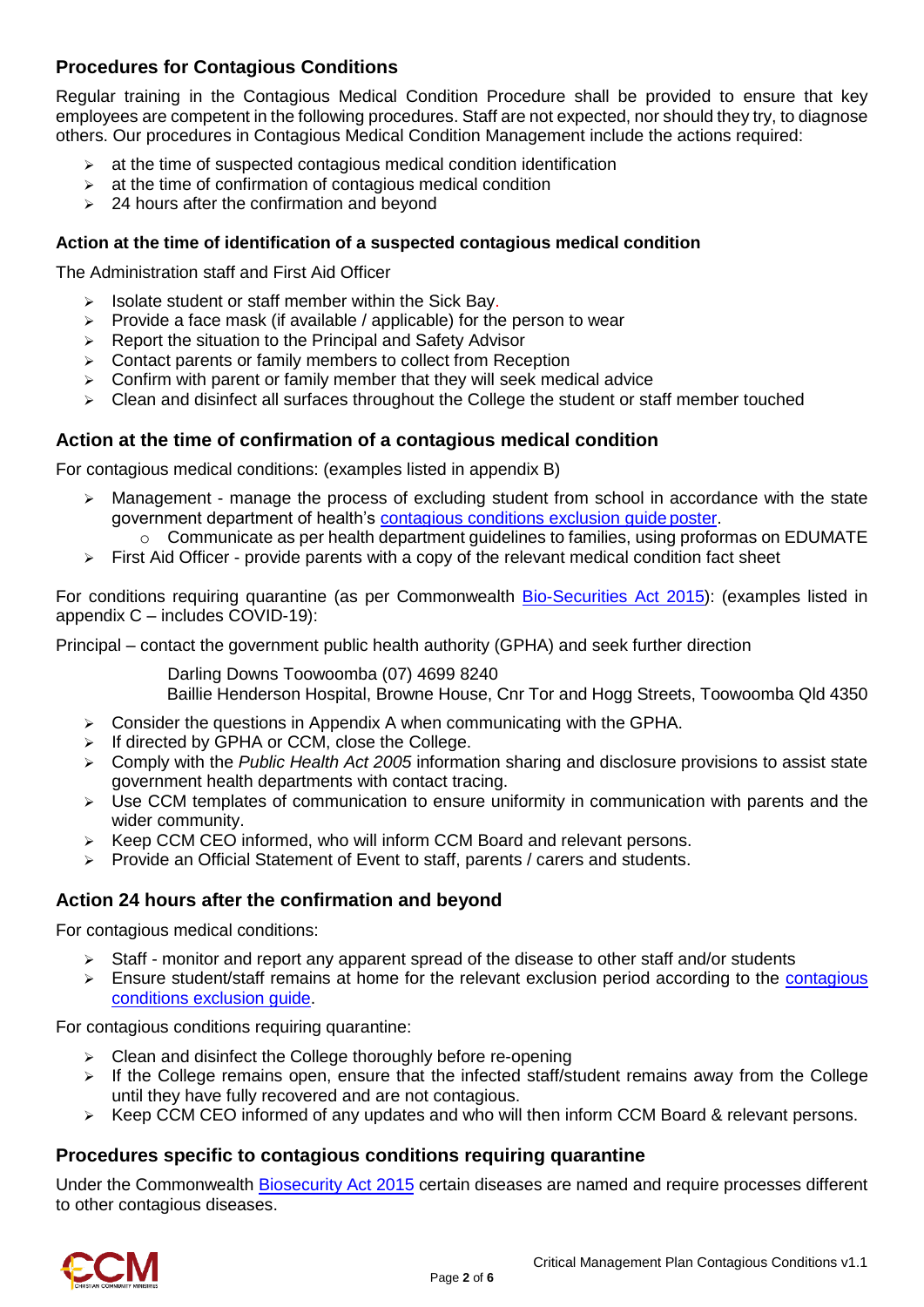During a "Contagious conditions requiring quarantine" (eg COVID 19) outbreak our College will convene regular Critical Incident Management Team (CIMT) meetings for the duration of the outbreak.

Our CIMT is responsible for managing the incident. Team membership will include:

- College Executive (Principal and Heads of School)
- ▶ Workplace Health and Safety Advisor
- $\triangleright$  Supervisors

# **Critical Incident Management Team (CIMT) Responsibilities**

The Critical Incident Management Team will:

- $\triangleright$  meet in person or via Teams
- $\triangleright$  Discuss "at risk" staff re-deploy, work from home or stood down
- $\triangleright$  Compile possible scenarios and appropriate response:
	- **College Open** Some students at college and some students at home. Staff at college working to published health guidelines eg social distancing measures.
	- **College Closed to Students** All students working from home. Staff at college, working in isolated environments.
	- **College Closed** All students working from home. All staff working from home
- $\triangleright$  Communicate with staff that all suspected cases must be reported by staff to the Principal and Safety Advisor ONLY. (Privacy is a priority)
- $\triangleright$  Direct staff to remain home, seek medical advice and get tested if they are feeling unwell.

#### **Family Member - Possible scenarios to action:**

Family member of staff member is a suspected or confirmed case of a contagious condition requiring exclusion:

- $\triangleright$  Principal or delegated leader determines if staff has been in contact with the family member and if they are also feeling unwell. If either is confirmed, the staff member must seek medical advice and get tested. They are to remain at home until test results are returned.
- $\triangleright$  Inform the CIMT

Family member of student is a suspected or confirmed case of a contagious condition requiring exclusion*:*

- $\triangleright$  Delegated leader determines if student has been in recent contact with the family member and if they are also feeling unwell. If either is confirmed, the student must be collected from the College promptly. They are to be kept in isolation until collection.
- > Delegated leader instructs family that student is not to return to the College until tests results are returned.
- $\triangleright$  In the event of a confirmed case the delegated leader is to request that parent/s seek medical advice and get student tested. Students who are tested are not to return to the College until a negative test result is confirmed.
- $\triangleright$  Inform the CIMT

# **PROFESSIONAL DEVELOPMENT TRAINING**

- $\triangleright$  This would entail providing information sessions on a Staff Development Day so that staff are made aware of the existence of College Policy & Procedures and are informed as to its general content.
- $\triangleright$  All new staff need to be briefed in these procedures also.
- $\triangleright$  Inclusion of the document in the staff handbook.

#### **SUMMARY**

It is important that we have a plan for a contagious Disease Incident. We are aware that we are unable to provide a specific plan for every situation that may arise, however, if staff are made aware of the College's most essential expectations in such an incident, then all staff can operate in a cohesive manner.

#### **SUPPORTING DOCUMENTATION and KEY RESOURCES**

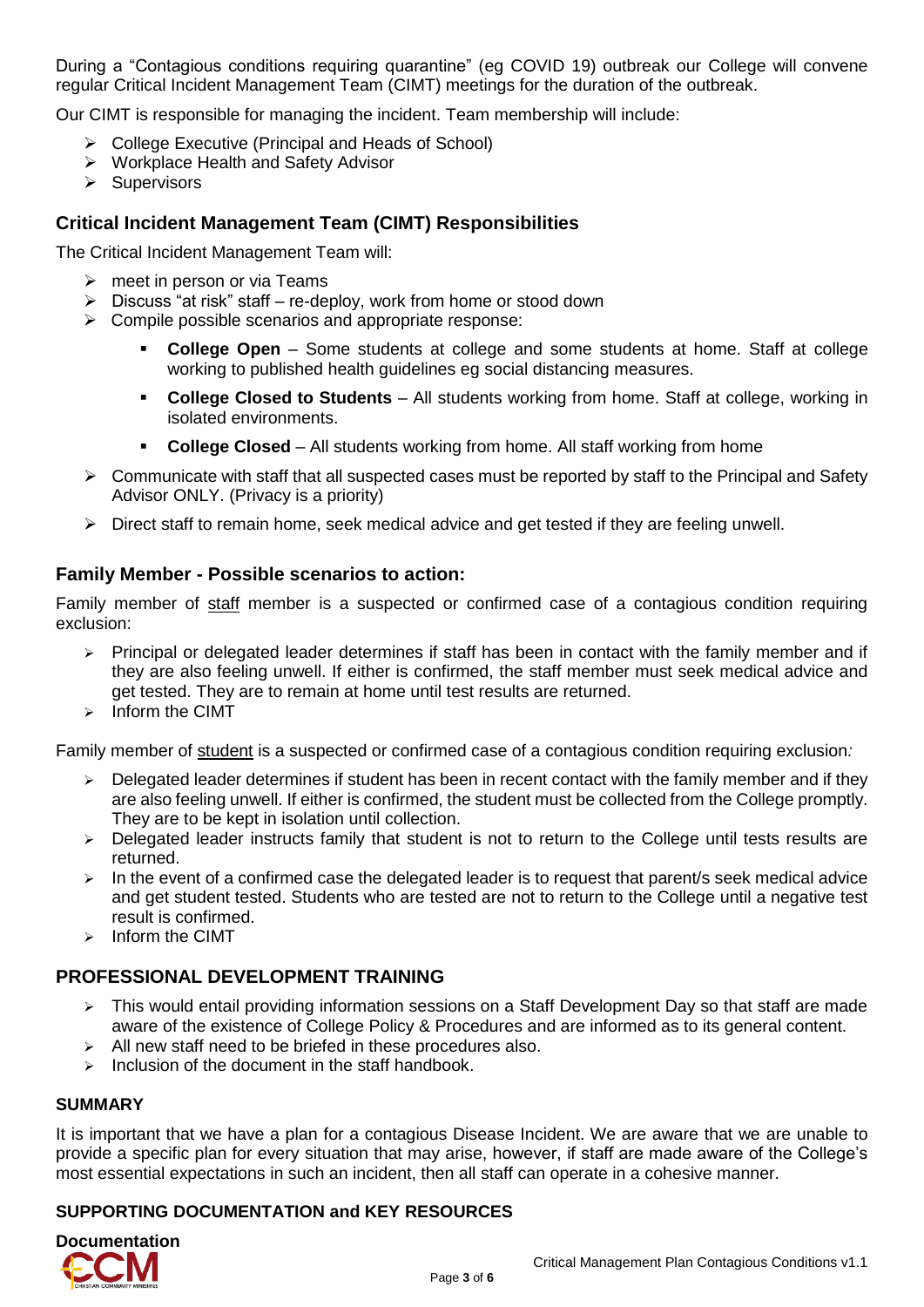Contagious Condition Outbreak Management Plan Checklist (refer Appendix A)

#### **Resources**

Health department posters [contagious conditions exclusion guide](https://www.health.qld.gov.au/__data/assets/pdf_file/0022/426820/timeout_poster.pdf) poster

#### **APPENDICES**

- Appendix A Management Plan for Confirmed Case (Conditions Requiring Quarantine) Questions to consider asking the Public Health Unit/ Government Public Health Authority
- Appendix B Contagious Medical Conditions
- Appendix C Contagious Medical Conditions Requiring Quarantine

Revision Record

*This policy supersedes Dealing with Contagious Conditions in School Policy*

| Version | Approval Date | Authorised by   | <b>Effective Date</b> | Review<br>Cvcle | <b>Next Review</b> |
|---------|---------------|-----------------|-----------------------|-----------------|--------------------|
| 1.0     | 17 June 2019  | Nathan McDonald | 17 June 2018          | 4 vears         | June 2023          |
| l 1.1   | 17 June 2019  | Nathan McDonald | ⊟Januarv 2021         | 4 vears         | June 2023          |

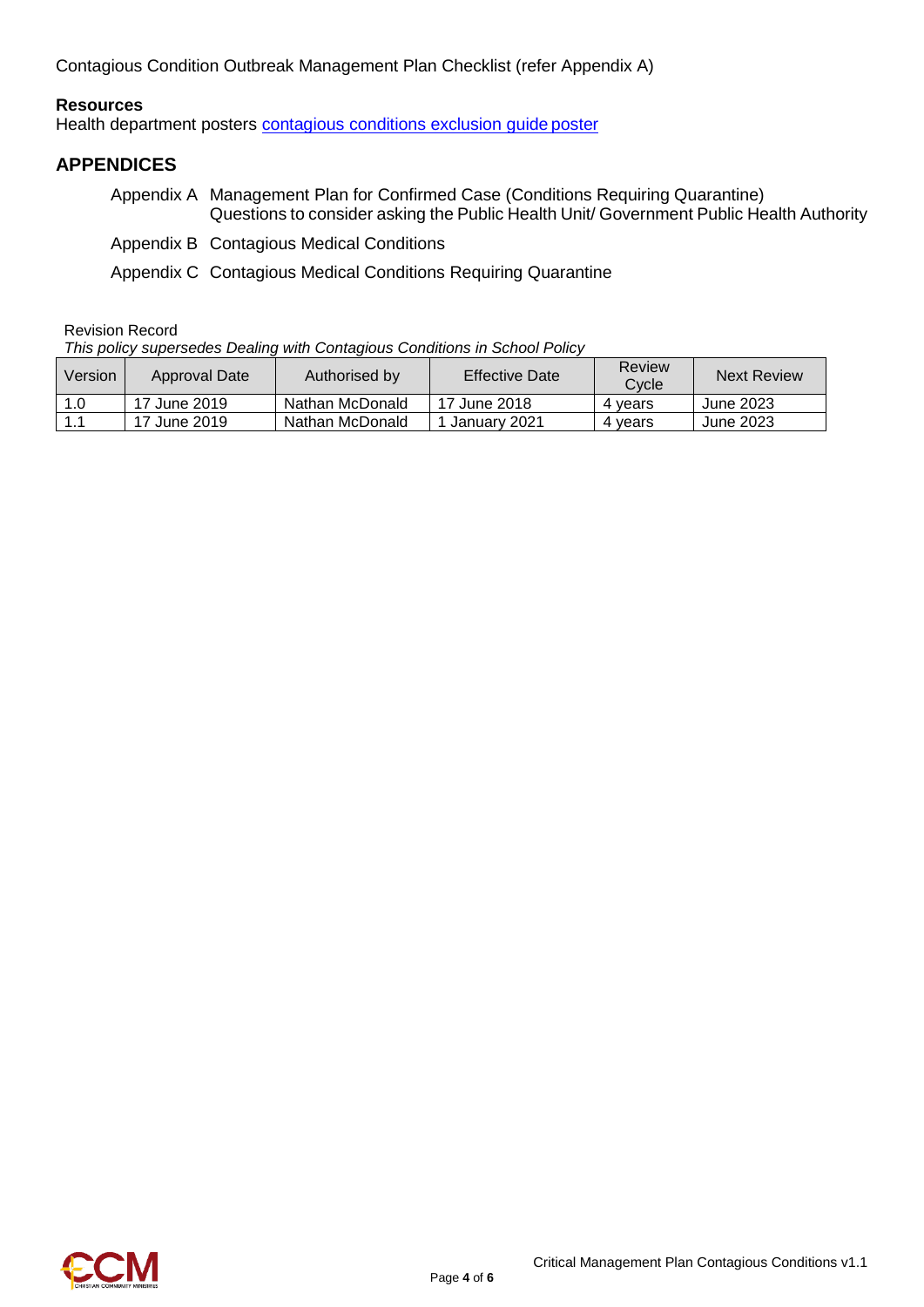# **Appendix A**

Management Plan for Confirmed Case (Conditions Requiring Quarantine)

| <b>Action</b>                                                                                                                     | <b>Person Responsible</b>                               | <b>Timing</b>                                                                       | <b>Time log</b> |  |  |  |  |
|-----------------------------------------------------------------------------------------------------------------------------------|---------------------------------------------------------|-------------------------------------------------------------------------------------|-----------------|--|--|--|--|
| Contact Public Health Unit or you<br>may have received a call from<br>Public Health Unit                                          | Darling Downs Toowoomba<br>(07) 4699 8240               | Immediately<br>after notification                                                   |                 |  |  |  |  |
| See questions on the next page to consider when communicating with the Public Health Unit. Request<br>confirmation in email.      |                                                         |                                                                                     |                 |  |  |  |  |
| List actions required by Public Health Unit                                                                                       |                                                         |                                                                                     |                 |  |  |  |  |
| <b>Action</b>                                                                                                                     | <b>Person Responsible</b>                               | <b>Timing</b>                                                                       | <b>Time Log</b> |  |  |  |  |
|                                                                                                                                   |                                                         |                                                                                     |                 |  |  |  |  |
|                                                                                                                                   |                                                         |                                                                                     |                 |  |  |  |  |
|                                                                                                                                   |                                                         |                                                                                     |                 |  |  |  |  |
|                                                                                                                                   |                                                         |                                                                                     |                 |  |  |  |  |
| Inform Executive Principal and<br>CEO. Commence incident report.                                                                  | Principal                                               | Immediately<br>after notification                                                   |                 |  |  |  |  |
| Inform school community<br>Staff and students by internal<br>methods.<br><b>Families using CCM COVID</b><br>Notification template | Principal or delegate                                   | Timing should<br>aim so<br>community<br>receive<br>information at<br>the same time. |                 |  |  |  |  |
| Prepare media statement                                                                                                           | Principal under the direction<br>and support of the CEO |                                                                                     |                 |  |  |  |  |
| Arrange thorough clean of<br>contaminated environment                                                                             | <b>Facilities Manager</b>                               | Cleaning<br>Contractor                                                              |                 |  |  |  |  |
| Collate information around possible Safety Advisor<br>contacts                                                                    |                                                         |                                                                                     |                 |  |  |  |  |
| Establish return to school plan                                                                                                   | Principal                                               |                                                                                     |                 |  |  |  |  |

Notes:

- $\triangleright$  The Public Health Unit will work in coordination with the College during this time.
- $\triangleright$  All students with confirmed cases of the condition must keep away from the College until the prescribed period has ended, as set under the Regulations. Students with suspected cases of the condition must not attend the College until they are medically cleared. If a student with a confirmed or suspected case continues to attend the College, under specific rules of the Act, the College needs to direct the student to be removed for the prescribed period.